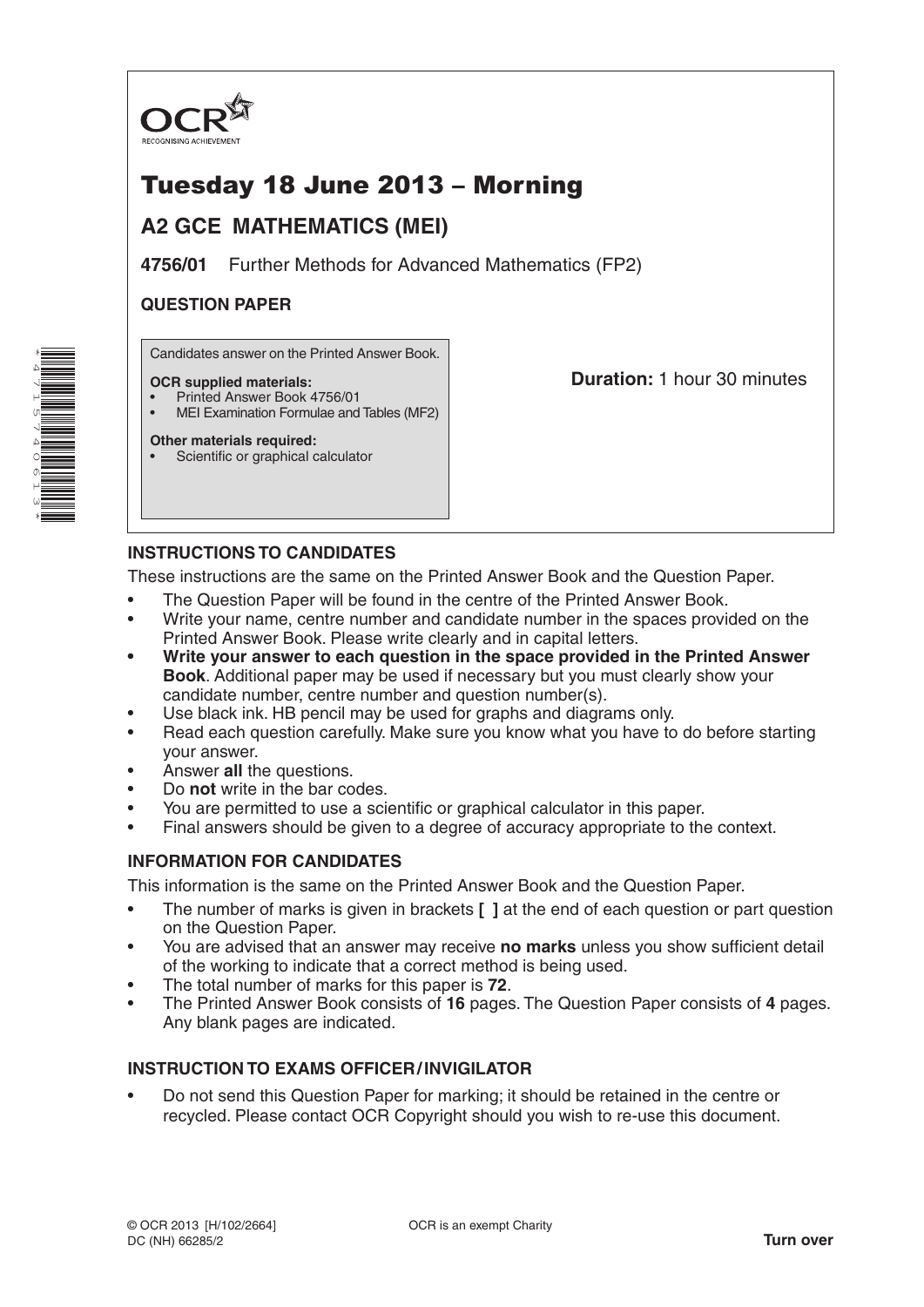#### **Section A** (54 marks)

**1 (a)** You are given that  $f(x) = \frac{1}{(1 - 2x)}$  $1 - 2x$  $=\frac{1}{(1-2x)^2}.$ Find  $f'(x)$ ,  $f''(x)$  and  $f'''(x)$ . Hence obtain the Maclaurin series for  $f(x)$  as far as the term in  $x^3$ .

By considering the equivalent binomial expansion, give the set of values of *x* for which the Maclaurin series is valid. **[7]** [7]

- **(b)** A curve has polar equation  $r = a \sin 3\theta$ , where *a* is a positive constant and  $0 \le \theta \le \frac{1}{3}\pi$ .
	- **(i)** Sketch the curve. **[2]**
	- **(ii)** Find, in terms of *a*, the cartesian coordinates of the point on the curve furthest from the origin. **[4]**
	- **(iii)** Find, in terms of *a*, the area of the region enclosed by the curve. **[5]**
- **2 (a) (i)** Use de Moivre's theorem to show that

$$
\cos 5\theta = 16\cos^5 \theta - 20\cos^3 \theta + 5\cos \theta.
$$
 [3]

(ii) Given that  $\cos 5\theta = 0$  but  $\cos \theta \neq 0$ , find in surd form the two possible values for  $\cos^2 \theta$ .

Hence show that 
$$
\cos 18^\circ = \left(\frac{5 + \sqrt{5}}{8}\right)^{\frac{1}{2}}
$$
.

Find, in similar form, an expression for sin 18°. **[6]** 

**(b) (i)** Find the cube roots of the complex number  $4(\sqrt{3} + j)$  in the form  $re^{j\theta}$ , where  $r > 0$  and  $0 \le \theta \le 2\pi$ . Illustrate the roots on an Argand diagram. **[7]** 

The points representing the two roots with smallest values of  $\theta$  are P and Q. The mid-point of PQ is M, and M represents the complex number *w*.

**(ii)** Find the argument of *w*. Write down the smallest positive integer *n* for which  $w^n$  is a real number. **[2]**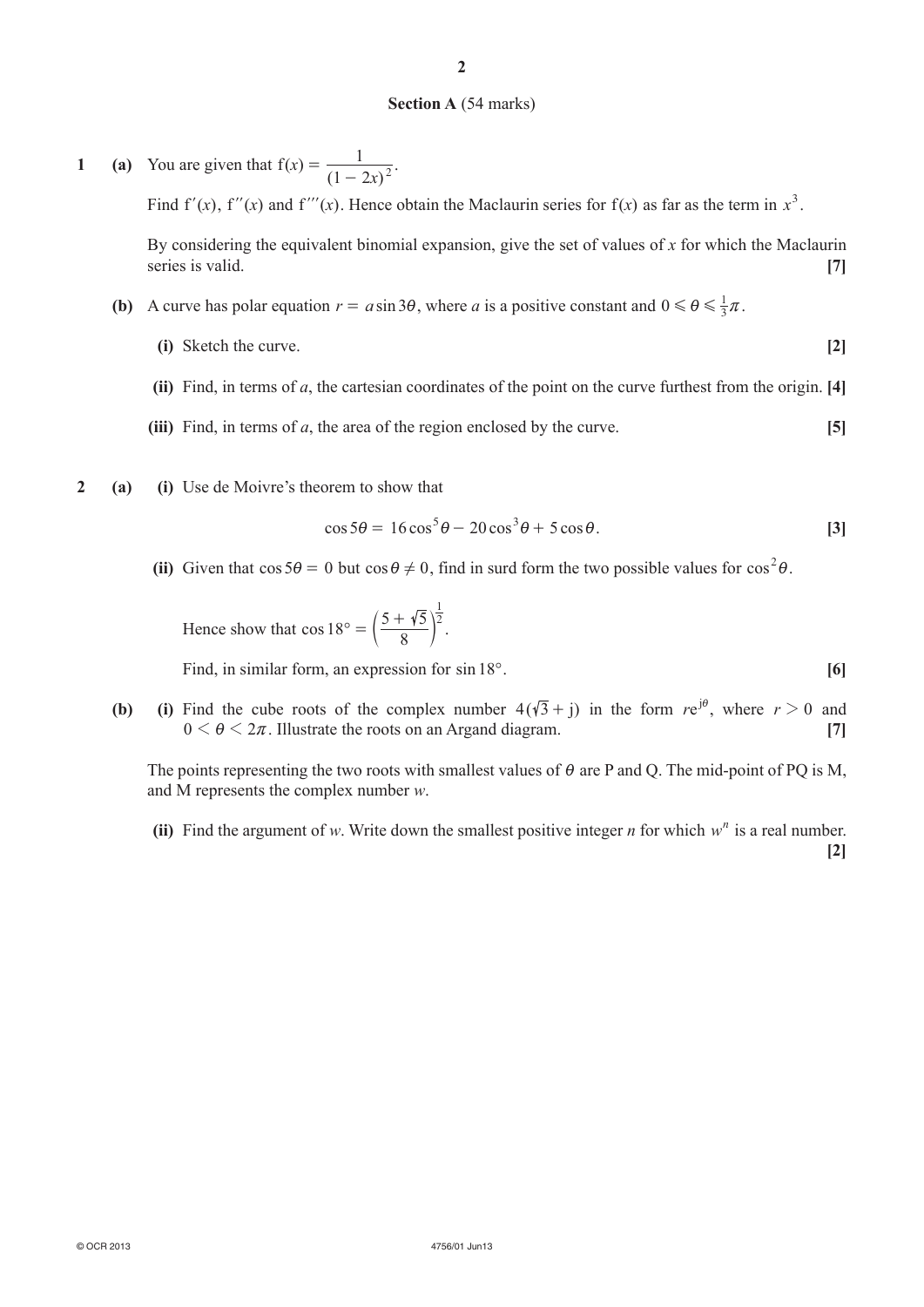- **3** You are given the matrix **A** *k* 2 1 7 2 3 4 3 2 = -  $\begin{pmatrix} 2 & -2 & 3 \\ 1 & -3 & -2 \end{pmatrix}$ .
	- **(i)** Show that when  $k = 5$  the determinant of **A** is zero. Obtain an expression for the inverse of **A** when  $k \neq 5$ . [7]
	- **(ii)** Solve the matrix equation

$$
\begin{pmatrix} 4 & -7 & 4 \\ 2 & -2 & 3 \\ 1 & -3 & -2 \end{pmatrix} \begin{pmatrix} x \\ y \\ z \end{pmatrix} = \begin{pmatrix} p \\ 1 \\ 2 \end{pmatrix},
$$

giving your answer in terms of *p*. **[5]**

**(iii)** Find the value of *p* for which the matrix equation

$$
\begin{pmatrix} 5 & -7 & 4 \\ 2 & -2 & 3 \\ 1 & -3 & -2 \end{pmatrix} \begin{pmatrix} x \\ y \\ z \end{pmatrix} = \begin{pmatrix} p \\ 1 \\ 2 \end{pmatrix}
$$

has a solution. Give the general solution in this case and describe it geometrically. **[6]**

### **Section B** (18 marks)

- **4 (i)** Prove, using exponential functions, that  $cosh^2 u sinh^2 u = 1$ . [2]
	- (ii) Given that  $y = \operatorname{arsinh} x$ , show that

$$
\frac{\mathrm{d}y}{\mathrm{d}x} = \frac{1}{\sqrt{1+x^2}},
$$

and that

$$
y = \ln(x + \sqrt{1 + x^2}).
$$
 [9]

**(iii)** Show that

$$
\int_0^2 \frac{1}{\sqrt{4+9x^2}} dx = \frac{1}{3} \ln(3+\sqrt{10}).
$$
 [4]

**(iv)** Find, in exact logarithmic form,

$$
\int_0^1 \frac{1}{\sqrt{1+x^2}} \operatorname{arsinh} x \, \mathrm{d}x. \tag{3}
$$